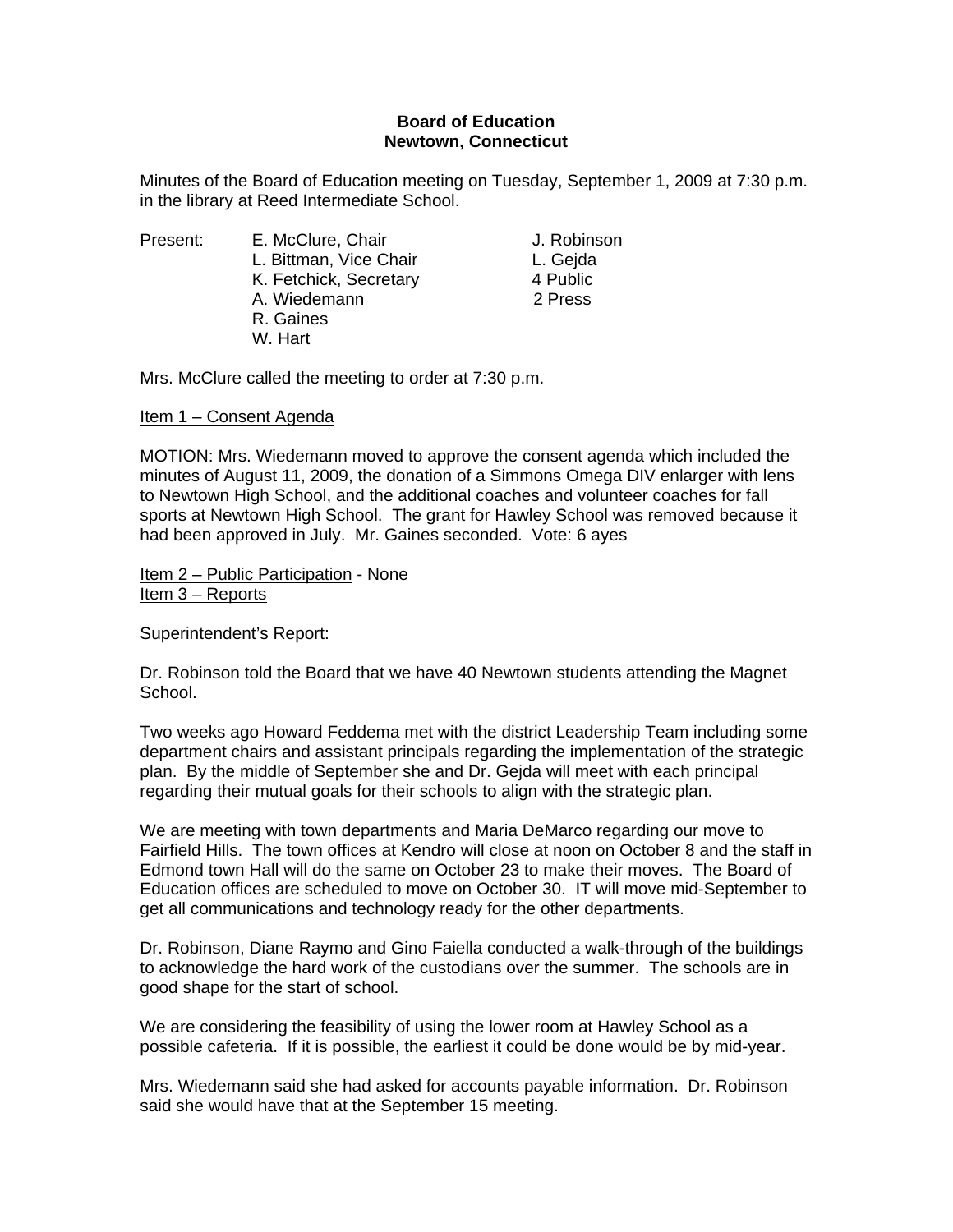Mrs. Wiedemann asked about the status of the CABE audit of our policies. She thought it would be better to receive them as they are being edited. Dr. Robinson said she would contact them.

Connecticut Mastery Test Report:

Dr. Gejda reported on the 2009 Connecticut Mastery Test and Average Yearly Progress report. This is the  $4<sup>th</sup>$  year of the  $4<sup>th</sup>$  Generation. This year was also the pilot year for the Modified Assessment System (MAS) for students with disabilities. These results are expected in early November.

Mrs. Fetchick asked how many students took the MAS and if they were excluded in the CMT results.

Dr. Gejda said that approximately 100 students took this assessment.

Dr. Robinson said as a pilot year schools were expecting that these students would not be in our results but they were. Those who did not take it were shown as failing.

Dr. Gejda said that mathematics for grades 3-8 showed an increase in the number of students scoring at the advanced level. Reading for grades 3-8 had overall improvements in reader/text connections and the DRP average unit scores have shown a slight improvement for each grade level. In writing for grades 3-8 there are increasing numbers of students who are reaching mastery in editing. The grade 4 prompt scores continue to be the highest. All scores on the direct assessment of writing were higher than in 2008. Science for grades 5 and 8 showed grade 5 strengths in life science, physical science and earth science. Grade 8 performance was consistent across all three content areas.

Vertical scale analysis measures change or growth across grades on tests which have different characteristics and items from one grade level to the next but similar content. It also allows valid interpretations of growth across time and provides a means to assess achievement growth across grades using different tests.

Adequate yearly progress is set by the federal government. All subgroups must meet AYP targets. Newtown elementary schools achieved AYP in all categories. Reed Intermediate School achieved "safe harbor" for reading and math targets for students with disabilities, meaning significant improvement shown. Newtown Middle School did not meet reading and math targets for students with disabilities. Newtown High School achieved AYP on the 2009 CAPT administration and the school district also achieved AYP for the 2008-2009 school year.

Newtown participation rate for each test was 98-100%. Less than 8% of our student population is identified as special education. MAS students were not included in the CMT results but were included in AYP consideration and scored as below basic. CMT and CAPT assessments are one measure of student learning and progress and continuous improvement has been shown for all groups we have data for. We are still waiting for the MAS data.